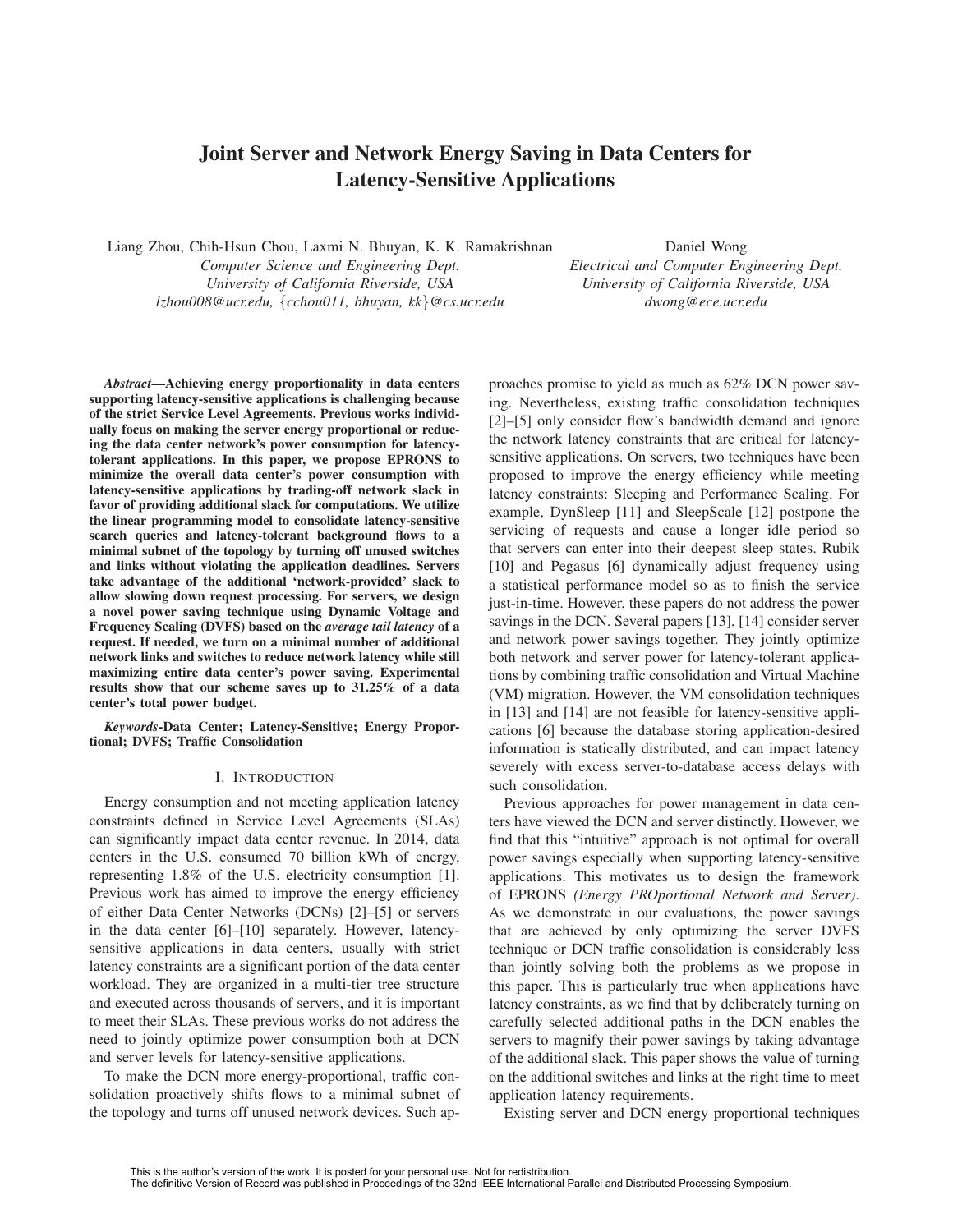[2]–[5], [7], [9]–[11] sometimes do not cooperatively reduce power as they lack the entire system view. TimeTrader [7] is one example that does borrow the network slack to provide an additional budget for computation. However, it only monitors the ECN bits or the RTO signal in the TCP protocol, assumes the DCN provides load balancing, and the lack of a queue build-up is treated simplistically by adding the full network latency budget to the compute slack. However, traffic consolidation invalidates this assumption and a subnet of the topology may be congested, resulting in TimeTrader becoming overly conservative in not providing any slack to the servers. Previous DVFS-based techniques for servers have strict latency constraints in which we choose the maximum frequency to guarantee every request's serverside deadline. This constrains saving power. We recognize that application-level SLAs primarily matter to users. The network can compensate for slower server response, while still meeting application-level SLAs, guaranteeing service quality and increasing the amount of power saved. This observation helps in designing our new server-side technique, called EPRONS-Server.

In this paper, we dynamically adjust the amount of network slack that is provided to servers by selecting different consolidation policies based on the current demand. For the servers, we propose EPRONS-Server, a novel dynamic power management scheme that changes CPU frequency to ensure that the *average tail latency* meets the latency constraints. This enables more requests to complete service closer to their deadlines. We later show that EPRONS-Server can guarantee that the *average tail latency* of services meets the latency constraints while saving more power, compared to existing techniques. At the DCNs, we develop a linear programming model to consolidate the traffic with latency constraints. The model chooses the best subset of active network devices and corresponding path for flows to maximize the entire data center's power saving. We also utilize heuristic algorithm to accelerate finding the solution.

To evaluate EPRONS, we implement it on the MiniNet emulator and POX [15] controller. Experimental results show that the server power saving of EPRONS-Server outperforms the state-of-art energy proportional techniques. EPRONS can save as much as 31.25% of a data center's total power budget at low loads.

In summary, the major contributions of our work include:

- *•* We consolidate latency-tolerant background flows and latency-sensitive queries to save DCN power while controlling latency.
- *•* We propose EPRONS-Server, a power management scheme on servers that dynamically adjusts frequency to enable the average tail latency of services to still meet latency constraints.
- *•* We jointly optimize the power consumption of latencysensitive applications by developing a new linear programming model as well as a heuristic approach.



Figure 1. Illustration of latency knee for link utilization vs network latency.

# II. LATENCY-AWARE TRAFFIC CONSOLIDATION

There are three tasks to perform for traffic consolidation: i) measure the traffic statistics and predict future bandwidth demand; ii) optimize the DCN power consumption by shifting flows to the minimal subset of network devices, turning off the other switches and links; iii) reconfigure the flow forwarding rules. This 3-step procedure is performed frequently enough to be responsive to traffic variability in DCNs. The 90th %tile traffic data rate of the last epoch is used to predict the flow's bandwidth demand in the next epoch [3], so as to be able to support the bandwidth demand for all but the outlier cases. To minimize the effect of prediction errors, we incorporate a safety margin for the required link capacity. The primary metric targeted in current traffic consolidation techniques is the bandwidth demand.

In addition to available bandwidth, another important performance metric for latency-sensitive applications in a DCN is the network latency. Previous traffic consolidation techniques [2]–[5] only guarantee the available bandwidth for flows, but may schedule flows on highly utilized links. Thus, latency-sensitive requests or replies may miss their deadlines. On our platform, we measure the average latency of search queries under different link utilizations, and obtain the utilization-latency curve on Figure 1. The results show that the network latency is well behaved at low link utilization (e.g. 20%). Moving a flow from a lightly utilized link to a link with medium utilization does not result in a substantial increase in latency. However, going beyond a utilization threshold the latency increases substantially (the 'knee' of the utilization-latency curve) due to queuing. For example, the latency grows quickly from 139  $\mu$ s to 11.981 ms beyond this threshold. Thus, we observe that we can continue to consolidate the traffic to a smaller subset of the switches and links in the network until we are close to the knee of the curve, thus maximizing the power savings in the DCN. Beyond this, we run the risk of missing flow deadlines, and at which point we also start taking away the benefit of adding slack to the server 'layer'.

In EPRONS-Network, we leverage an idea similar to FCTcon [16] to control the request and reply latency. We reserve additional bandwidth for requests or replies, compared to their predicted future bandwidth requirement. For example, for a request *R* with bandwidth requirement of *B*, the latency-aware traffic consolidation denotes its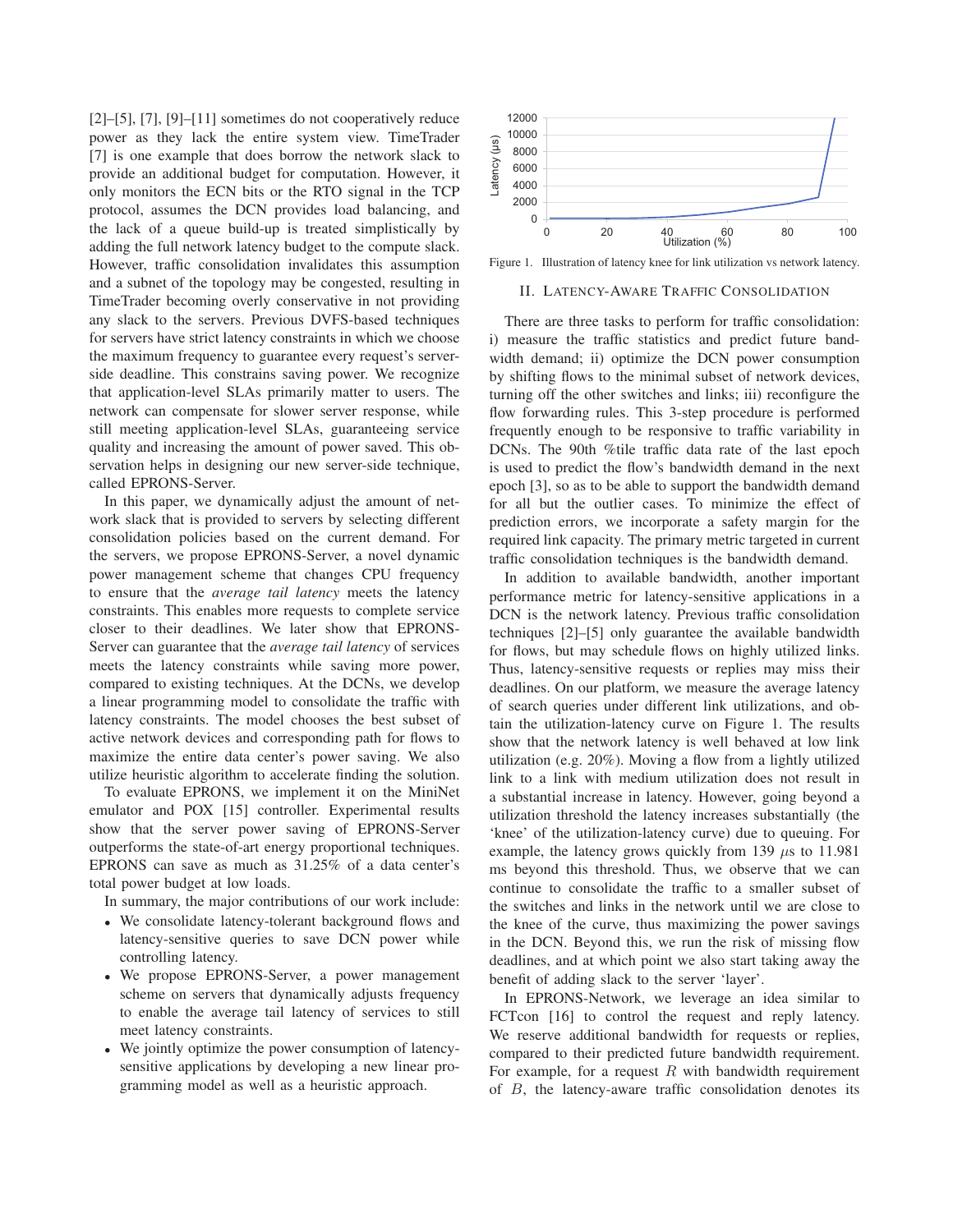

Figure 2. Fat-tree topology, 1Gbps link capacity and 50Mbps safety margin. A latency-tolerant flow (red) and 2 latency-sensitive flows (green and blue).

bandwidth requirement as  $K * B$ . By changing the scale factor *K*, we can adjust the available bandwidth on the path assigned to request *R*. A larger available bandwidth on the path reduces the network latency. Latency-aware traffic consolidation dynamically adjusts the scale factor *K* to control the network latency.

Figure 2 gives an example to show how the scale factor *K* can affect network latency and the number of active switches. In the Fat-tree topology, all the links have a capacity of 1Gbps. The algorithm provides a 50Mbps safety margin, limiting the maximum available link bandwidth to 950Mbps. There are 3 flows in the DCN. The red flow with 900Mbps data rate is a latency-tolerant 'elephant' flow, while the two latency-sensitive flows (blue and green) have a requirement of 20 Mbps each. In Figure 2(a), the 2 latencysensitive flows share the same path with the elephant flow when we set the scale factor K to 1. With  $K = 1$ , the number of active switches is at a minimum and the DCN consumes the least amount of power. But the 2 latency-sensitive flows are likely to suffer a higher latency because many of the inter-switch links are almost fully utilized. In Figure 2(b), we change the scale factor K to 2. This results in moving either the green or blue flow to a new path because of bandwidth constraints. More switches have to be turned on, but we decrease the latency for flows on those links. When we further increase the scale factor  $K$  to 3 in Figure 2(c), both the blue flow and the green flow are scheduled on different paths, thus further reducing the network latency.

## III. DYNAMIC POWER MANAGEMENT ON SERVERS

A common technique to save energy in latency-sensitive applications is to exploit latency slack by slowing down request processing so that the target tail latency is just satisfied [6], [10]–[12]. In this paper, SLA is defined as 95th %tile tail latency of the service to meet the latency constraints, which is widely used in prior work [6], [7], [10]– [12]. Intuitively, the processor should run at the minimum frequency that satisfies the request's deadline. However, this is difficult as frequency selection also affects the latency of subsequent requests due to request queuing. In TimeTrader [7], frequency settings are periodically updated based on the monitored tail latency. While effective with smooth diurnal traffic variation, these prior techniques result in unacceptable latency constraint violations as they lack responsiveness,

which is crucial with fast-varying bursty traffic patterns that is common in latency-sensitive applications [10], [11], [17].

To address this problem, [10], [11] use per-request latency distribution to compute the slowdown/delay for each request, and find the configuration that satisfies *all* queued requests. The frequency setting is then determined by the request with the least latency slack. While satisfying latency constraint, this conservative frequency selection does not fully exploit the energy saving opportunities of latency slack, since the requests other than the limiting request will have their tail latency shorter than the constraint.

These prior techniques all assume a fixed request deadline [6], [10]–[12]. However, when coordinating server power management with network power management, the request deadline is extended with a random value taking advantage of additional network slack, which varies per request. Therefore, the latency variation behavior of the DCN should be considered. In this section, we design the EPRONS-Server under a more generalized assumption, with variable request deadlines. EPRON-Server is a slack variation-aware power management scheme that determines the request processing speed based on the per-request server and network slack.

# *A. Details on EPRONS-Server*

In prior work, the frequency selected is based on the highest frequency required to process a queued request just-in-time to meet its deadline. This results in a single request meeting tail latency constraints just-in-time, but with all other requests finishing before the deadline. This is illustrated in Figure 3. There are 4 requests in the queue (*R*1, *R*2, *R*3 and *R*4). The latency constraint is given as *L*.

 $L_i$  is the tail latency of request  $R_i$  under the frequency determined by the scheduler. In the previous work, the scheduler determines the frequency for each request so that  $L_i$  is smaller than  $L$ , as a result, all the queued requests



Figure 3. High level idea of EPRONS-Server.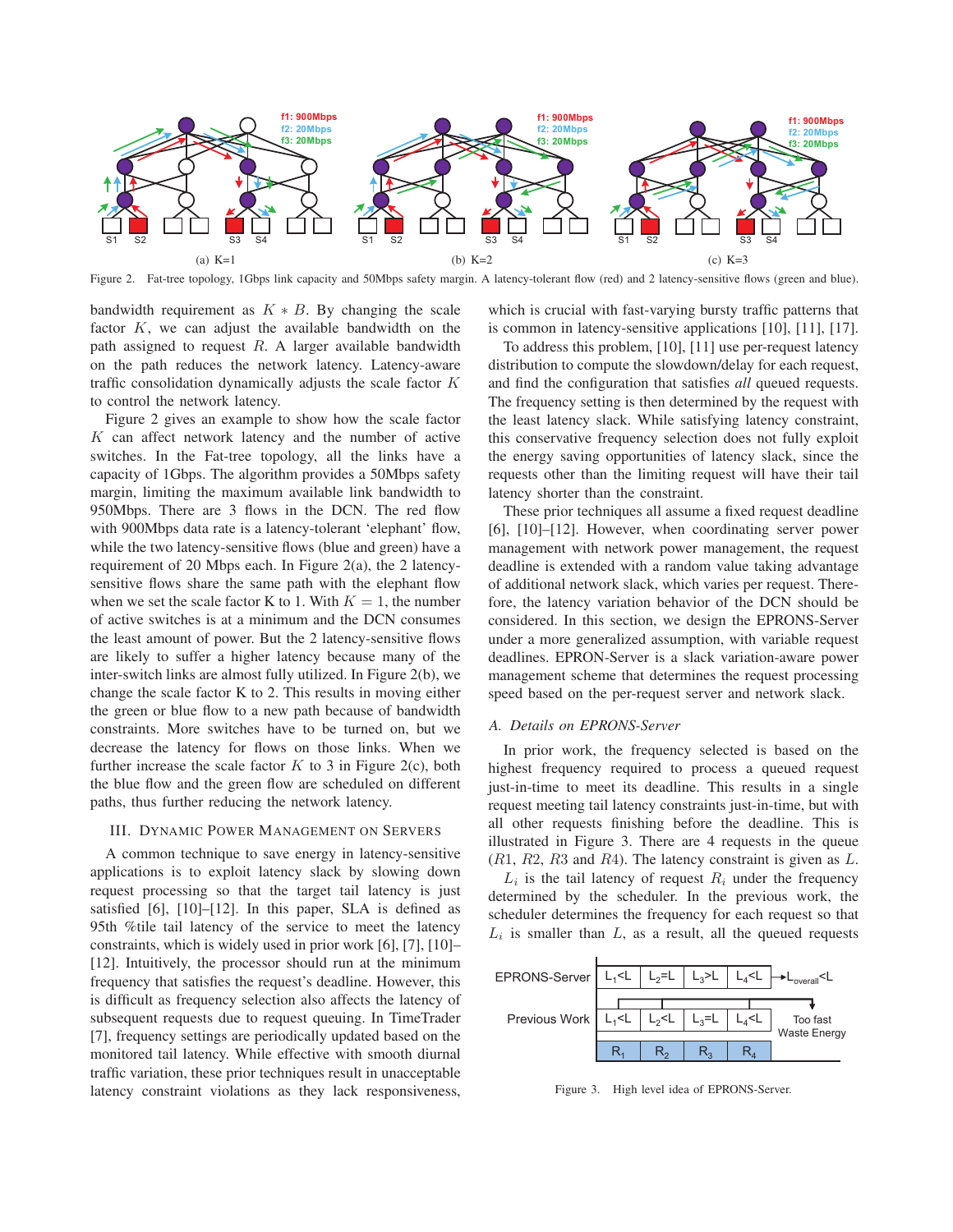can meet their deadlines. Due to this policy, power savings become worse with the latency slack variation introduced by network power management. To account for latency slack variation, the main insight behind EPRONS-Server is that we can *slow down request processing so that some queued requests will exceed the tail latency constraint*. We only need the *overall tail latency of the queued requests* to satisfy the constraint. One motivation behind sacrificing some queued requests' miss rate for better energy saving is that the 'additional delay' due to lower selected frequency can be compensated by the slack for the reply. However, it is not factored in prior work [6], [7], [10]. Thus, the 'additional delay' for some queued requests on servers has limited impact on the performance and brings better energy saving as demonstrated on Figure 12.

The challenge in designing EPRONS-Server lies in determining the tail latency of each request under different frequencies. To account for the queuing effect and short-term variation, EPRONS-Server uses a performance model based on the request's probability density function (PDF), similar to [10], [11]. In our experiments (section V-A), the PDF is obtained through measuring the service time distribution of Apache Solr search engine [18]. When we dynamically change the frequency setting, the request service time can be calculated accordingly. Based on the model, we derive the *violation possibility* (VP) for each frequency setting, and the new frequency is then determined based on the average VP for all the queued requests at every request arrival and departure instance. The goal is to select an average VP that will not violate the tail latency constraint.

To illustrate this, take the following example. Assume we have three requests (*R*1, *R*2, *R*3) in the queue. In order for the requests to finish just-in-time, they would require to run at 1GHz, 1.2GHz, and 1.1GHz. Prior works would set the processor at 1.2GHz for *R*2, ensuring that the latency constraint would be met. If the SLA is set at the 95th %tile latency, it allows for a violation probability of 5%. Even if we set the processor at 1.2GHz, *R*2 has a 5% chance of exceeding the deadline, while *R*1 and *R*3 would have less due to running at a higher frequency. This results in some lost energy savings potential for *R*1 and *R*3. The goal of EPRONS-Server is to select a frequency where the violation probability of all three requests combined is 5%. In order to achieve this, we simply need the *average VP* of all three queued requests to be 5%.

Figure 4 gives an example of how EPRONS-Server chooses the operating frequency. Assume, at time  $t = 0$ , the core finishes a request and is ready for the next. Requests *R*1 and *R*2 arrived previously and are queued in the buffer, with deadline *D*1 and *D*2, respectively. In previous work, finding the processing frequency for *R*1 is equivalent to finding the *maximum frequency* that satisfies both request *R*1 with start time  $t = 0$  and deadline *D*1, and a request  $R2e = R1 + R2$  with start time  $t = 0$  and deadline *D*2. We



Figure 4. Energy saving opportunities with *average* tail latency.

call *R*2*e* the *equivalent request* of *R*2, which is defined as the convolution of a given request, and all requests ahead of it in the queue. *R*2*e* is a convolution of the amount of work required for both *R*1 and *R*2, as *R*2 can only complete after *R*1 completes.

Figure 4 plots the deadline violation probability for request *R*1 and *R*2*e* under different operating frequency (Xaxis). The horizontal dotted line represents deadline miss rate constraint of 5%. The frequency  $f_1$  and  $f_2$  will satisfy the deadlines for request *R*1 and *R*2*e*, respectively. Since *f*2 is the minimum frequency that satisfies the miss rate constraint for both *R*1 and *R*2*e*, the core will process *R*1 at frequency *f*2. While guaranteeing meeting the deadline miss rate constraint, this conservative frequency selection leads to unnecessarily high request processing speed for *R*1. As we can see, under frequency *f*2, *R*1 will have it's VP (1.8%) far lower than the required miss rate (5%), which results in inefficient energy consumption.

In EPRONS-Server, instead of choosing the maximum frequency required for all requests, we select the frequency based on the *average VP*. As plotted in the Figure 4, the average VP falls between the VP of *R*1 and *R*2*e*. Thus, we can run at frequency *fnew*, which significantly reduces the frequency and saves more energy. Although it leads to the miss rate constraint violation of *R*2*e*, the high miss rate of *R*2*e* is compensated by the low miss rate for *R*1, hence the overall miss rate constraint is still satisfied.

## *B. Violation probability*

The following model is used for determining the processing frequency at the request departure instance. For a request in the queue, the amount of work that can be done under frequency  $f$  until the deadline  $D$  is<sup>1</sup>

$$
\omega(D) = f \times (D - T_{start}) \tag{1}
$$

where  $T_{start}$  is the time the request starts to be processed. The violation probability distribution for  $\omega(D)$  can be found by computing the complementary cumulative distribution

<sup>&</sup>lt;sup>1</sup>We assume that the work can be done in time  $D$  is proportional to the frequency to simplify the analysis. In our implementation, we use the model taking into account the frequency independent part of the execution  $[10]$ .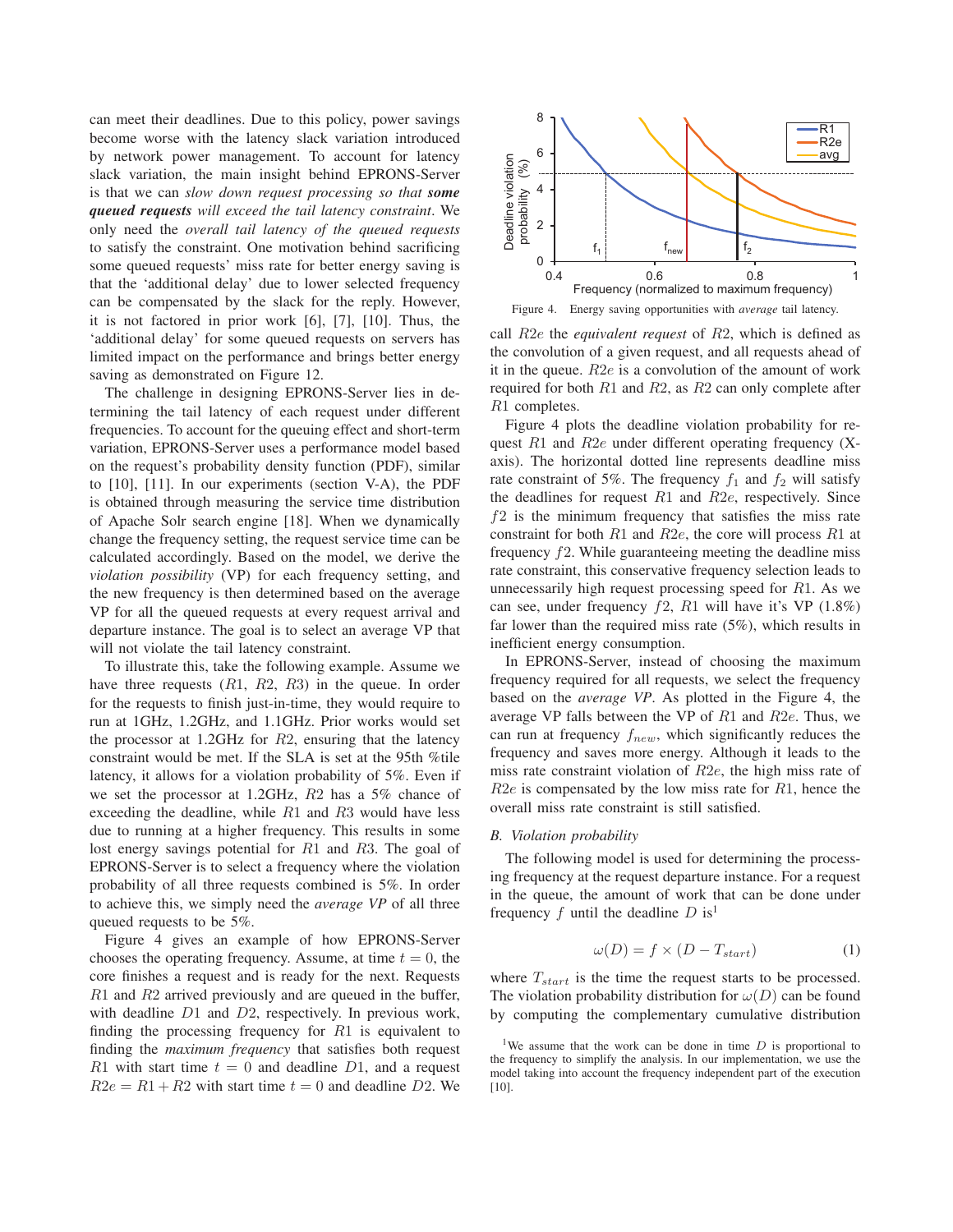

Figure 5. Violation probability of three requests under different  $\omega(D)$ .

function (CCDF) from the *request's equivalent distribution*. Figure 5 shows the violation probability distribution for three equivalent requests: *R*1*e*, *R*2*e*, and *R*3*e*. Finding the VP is simply finding the corresponding "*y*" on a line given the "*x*". By combining the request's equivalent distribution with equation (1), we can get the VP for different frequencies and deadlines.

The above model is used for determining the processing frequency at the request departure instance. It can also be applied at the request arrival instance with a minor modification. Consider a situation when a request arrives at time  $t = A$  and finds that the core is processing a request, *R*0. It is equivalent to the scheme that the core just starts processing a request *R*0*e* with the distribution equal to the distribution of the *work left* of request *R*0, during time  $t = 0 \sim A$ . The equivalent distribution of the queued requests will then be  $R1e = R0e + R1$ ,  $R2e = R0e + R1 + R2$  and so on.

# *C. Reducing computation overhead*

The most computational intensive portion of our proposed scheme lies in finding the *equivalent distribution* for the queued requests. For the *n*th queued request, it needs *n* − 1 convolution operations. With the use of Fast Fourier Transform (FFT), computing one convolution requires 20*µ*s in our machine. To further reduce the computation overhead, we take the assumption that the request distribution will be similar within a period of time. Thus, the equivalent distributions can be reused once it is computed. However, at the request arrival instance, since the conditional probability is unknown beforehand, we have to perform *n* convolutions. This overhead is considered while determining the frequency by replacing *D* in equation (1) with  $D' = D - overhead$ .

Once we have the equivalent distributions, the time it takes to determine the operating frequency is shortened by applying binary search on the average VP. In our experiments, it takes less than 30*µ*s and can be safely ignored, since the request processing time usually falls in the millisecond range.

## IV. JOINT POWER MANAGEMENT

# *A. Latency and Power Analysis*

In joint server-network power management, the scale factor *K* is the key to controlling the entire data center's



Figure 6. Both the DCN power and Server power can be controlled through adjusting the scale factor *K* in latency-aware traffic consolidation.

power consumption while satisfying all the latency constraints. In Figure 6, we show that the scale factor *K* can be utilized to trade-off the DCN power and DCN latency. As mentioned in section II, the network latency will decrease if the flow is routed along less utilized links. This can be achieved by enlarging the scale factor *K* and thus allocating more free bandwidth on the assigned path. Accordingly, the larger *K* will result in higher DCN power consumption because additional links and switches are activated. In real deployments, it would be hard to predict network latency based on current network conditions, as it is highly workload dependent. In EPRONS, we use a portion of the application queries to train our model and then use this model, assuming that the workload features don't change significantly for the same application. Then, we measure the average tail latency of search queries for different scale factors *K* and use this information for determining network resource allocation.

On servers, power consumption is affected by server utilization and tail latency constraints (i.e., server time budget). Prior works [9], [10], [19] assume that every request of latency-sensitive applications has the same fixed tail latency constraint. If the server layer borrows some slack from the network layer and use it to increase the server time budget, we can make the processing on servers slower and thus save more power, assuming that the server utilization doesn't change. Because the scale factor *K* can control network latency/slack, it will indirectly affect the server processing time budget and thus the server power consumption. Similarly, we measure the server power consumption for different utilizations and tail latency constraints that may then be used to parameterize our model.

#### *B. Optimization Model*

The design motivation behind EPRONS is to jointly optimize the entire data center's power consumption without violating both network and server tail latency constraints. We formalize this optimization problem as a linear programming model, in which the objective function minimizes the total system power by searching for the optimal scale factor *K*. Our model is as follows:

Objective function:

minimize 
$$
\sum_{(u,v)\in E} X_{u,v} * l(u,v) + \sum_{u\in V} Y_u * s(u)
$$

$$
+ N * P_{server}
$$
 (2)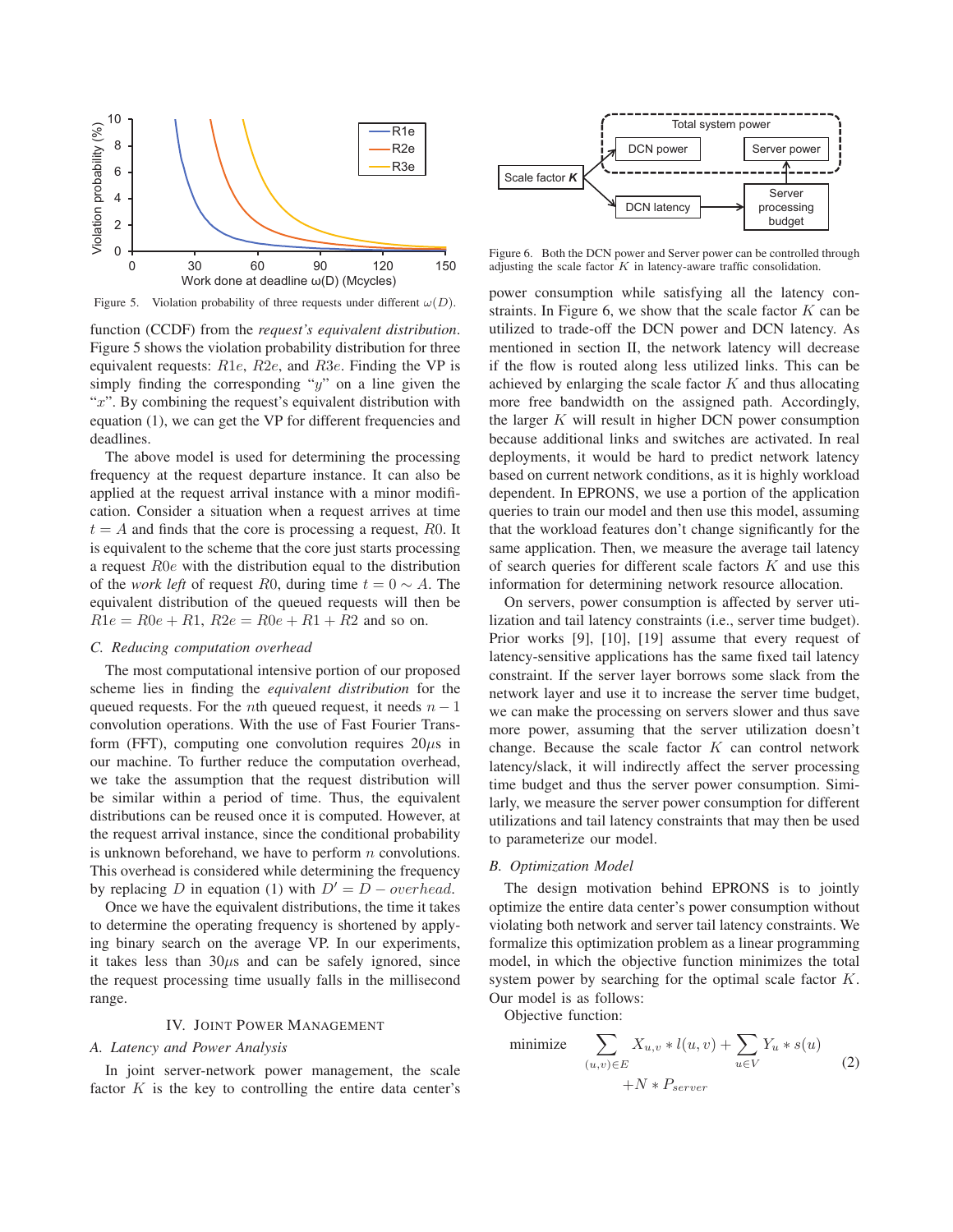Constraints:

$$
1 \le K \le K^{max} \tag{3}
$$

$$
\forall (u, v) \in E, \sum_{i=1}^{j} f_i(u, v) \le X_{u, v} * c(u, v)
$$
 (4)

$$
\forall (u, v) \in E, f_i(u, v) = -f_i(v, u)
$$
\n
$$
\begin{cases}\nK * d, & u = s.\n\end{cases}
$$
\n(5)

$$
\forall i, \forall u \in V, \sum_{h \in H_u} f_i(u, h) = \begin{cases} K * d_i & u = s_i \\ -K * d_i & u = t_i \\ 0 & \text{otherwise} \end{cases}
$$
(6)

$$
\forall u \in V, \forall h \in H_u, X_{u,h} = X_{h,u} \le Y_u \tag{7}
$$

$$
\forall u \in V, Y_u \le \sum_{h \in H_u} X_{u,h} \tag{8}
$$

$$
\forall i, \forall (u, v) \in E, f_i(u, v) = K * d_i * Z_i(u, v)
$$
 (9)

Given the network topology  $G = \langle V, E \rangle$ , we use X and *Y* to indicate the ON or OFF states for the links and switches respectively.  $l(u, v)$  is the power consumption of link  $(u, v)$  and  $s(u)$  is the power consumption of switch *u*. *N* is the total number of servers and *Pserver* is the power consumption of each individual server. The objective function minimizes aggregate power consumption of all the switches and servers. Equations  $(4)$ ,  $(5)$ ,  $(6)$  are the well-known constraints in network flow problems. The only difference is that we use a scale factor *K* to multiply the original flow bandwidth demand.  $c(u, v)$  is the capacity of link  $(u, v)$  and  $f_i(u, v)$  is the size of flow on link  $(u, v)$ for flow *i*. Every flow has source  $s_i$ , destination  $t_i$  and bandwidth demand *di*. Equations (7) and (8) guarantee that the switch will go to sleep state if all the directly connected links are off.  $Z_i(u, v)$  means that if flow *i* will use link  $(u, v)$ . With equation (9), we avoid splitting flows to avoid packet reordering. Our optimization model is independent of the network topology. Similar to [2], [3], [5], [13], we run the optimization every 10 mins. This is a reasonable time in practice, but can be changed depending on the network's characteristics. By solving this linear programming model with CPLEX, we can find the best flow assignments and active switches. This model is only used to find the best flow assignments. EPRONS-Server will utilize the actual monitored network slack to extend the server time budget.

Although the linear programming model can be solved in polynomial time [2], it takes a long time to find the optimal solution for a large DCN topology, unacceptable with bursty data center traffic. For example, the computation time of the linear programming model can be more than 42 min. on our platform, with 3000 flows in a 4-ary Fat-tree topology. In real deployment, we design the heuristic algorithm (similar to the greedy bin-packing algorithm in [2]) to accelerate the latency-aware traffic consolidation. In the current design, we ignore the switch ON/OFF transition overheads because we use a software switch. However, our measurement on a HPE switch show that the power-on time is about 72.52 sec. We



Figure 7. Framework overview of EPRONS.

can avoid the transition overheads by having 'backup' paths, as described in [5] or a novel hardware design with sleep states [2].

# *C. Framework of EPRONS*

Figure 7 gives an overview of our framework. The system includes two distinct parts: the EPRONS-Server module on every server and the Optimizer (EPRONS-Network) in the centralized Software Defined Networking (SDN) controller. On servers, we assume that each server has the same service time distribution. The latency monitor module measures each request's network latency. To be more conservative, we only use the request slack. The EPRONS-Server module adds the different network slack of each search request to its compute budget. Then we dynamically decide the CPU core frequency to guarantee that the *average tail latency* of requests to meet the tail latency constraints. In the centralized SDN controller, we gather both the utilization at servers and the traffic matrix inside the DCNs. This information is periodically fed to the Optimizer to find the best active subgraph of the topology and corresponding flow assignments. The Path & Power controller is responsible for inserting new forwarding rules and turning off idle switches.

# V. EVALUATION

# *A. Implementation*

MiniNet. We use a 64-core machine with 2GHz CPUs and 64G memory to build a virtual network using the MiniNet emulator that includes virtual hosts, virtual network interfaces, software switches (Open vSwitch) and software SDN controller. Each host in MiniNet is a shell process that runs the actual program. In our implementation, we create a 4-ary Fat-tree topology with 16 servers.

POX. We use POX [15] as our SDN controller. The POX controller fetches flow statistics and link utilization every 2s with an openflow message. Then, the optimizer in POX runs periodically (every 10 mins.) to find flow paths which minimizes the entire data center's power consumption with latency constraints.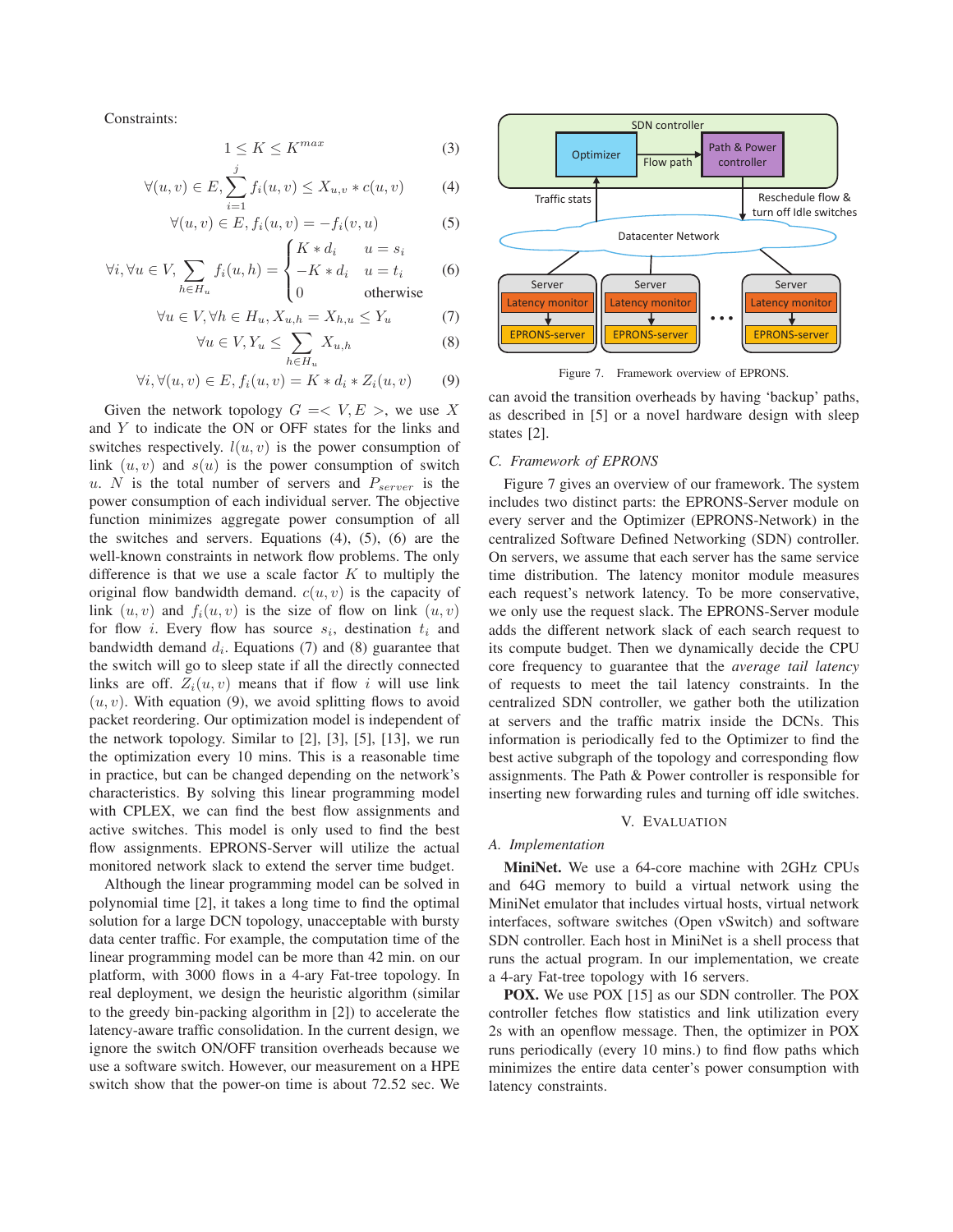

Figure 8. Switch (HPE E3800 J9574A) power for varying link utilization.

Server. The performance of virtual host is limited in single machine MiniNet setup. We attempted to run the Apache Solr search engine inside Containers [18]. But it was difficult to launch 16 Docker Containers and 20 Open vSwitch instances on a single machine because of the limited number of cores and memory. In the future work, the MiniNet network could be extended to a cluster of servers.

To mimic the partition-aggregation behavior, we built a search engine simulator in the MiniNet. Instead of running real query processing, our simulator generates the service time of a query based on the service time distribution, and uses an empirical model to scale the service time for different operating frequencies. We acquire the servers' service time distribution through real machine experiments with the open-source Xapian distributed search engine [20]. We built indexes of the Wikipedia's English XML export [21], which contains all the Wikipedia articles/pages. These document indexes are then partitioned and distributed across 16 Xapian index nodes. We randomly generate 100K search queries, run and log their processing time on the Index Serving Nodes (ISNs). In our simulator, we randomly choose a server to be the aggregator, while the other 15 servers will then be the ISNs for each user query. The aggregator will broadcast sub-queries to all ISNs. Each ISN serves the subqueries and executes EPRONS-Server to save server power.

Power Evaluation. To acquire the power consumption, our server simulator records the processing time for each frequency setting. The average power consumption is calculated based on the time and power consumption under each frequency setting. We set the frequency range between 1.2-2.7GHz in 100 MHz steps. We measure the power consumption under different frequency settings on a 12-core Xeon E5-2997 v2 CPU. The measured power consumption under maximum and minimum frequency setting is 4.4W and 1.4W for a CPU core, respectively. In our simulator, each server has a CPU with 12 cores. Moreover, we also consider the power consumption of other components (motherboard, main memory, etc.) of the system. Based on the ratio between dynamic power and static power for a Huawei XH320 V2 server [22], the static power is set to be 20W.

To investigate how link utilization affects switch power, we measure the power consumption of a HPE switch (E3800



Figure 9. 4 different network topologies after consolidation. The greyed out switches and lines represent the deactivated switches and links, respectively.



Figure 10. Network latency under different degrees of aggregation.

J9574A) as we gradually increase the link utilization. The switch idle power is 97.5W. Figure 8 shows that the increased power consumption (0.59W) is negligible when we change the link utilization from 0 to 100%, independent of whether we activate 2 or 4 ports. That is only 0.6% of the idle power. So, we assume the switch power remains the same when the utilized network bandwidth changes. Since the power consumption doesn't increase, there is no increase in the temperature of the switch. Both of the above observations are in line with prior work [2], [3], [5]. For network power consumption, we use the measurement result of a 4-port switch in [23]. The power consumption of the active switch is 36W. These power models are selected to be a closer match to our implementation platform.

## *B. Results*

In EPRONS, we aim to optimize the entire data center's power consumption while satisfying all the latency constraints. Although there are many parameters in our model, the scale factor *K* is the only parameter to be tuned for optimization. Network budget and server budget are defined by SLAs. The bandwidth requirement of background traffic and server utilization are determined by instantaneous application features. In this section, we investigate the interplay of all these parameters and evaluate the power saving of EPRONS under different configurations. Then, we compare EPRONS with other energy-proportional techniques.

*1) Network Power Management:* In DCNs, the traffic aggregation policy has a significant impact on the network latency. Figure 9 shows all the possible aggregation policies in the 4-ary Fat-tree topology. From Aggregation 0 to Aggregation 3, we gradually turn off the core-level switches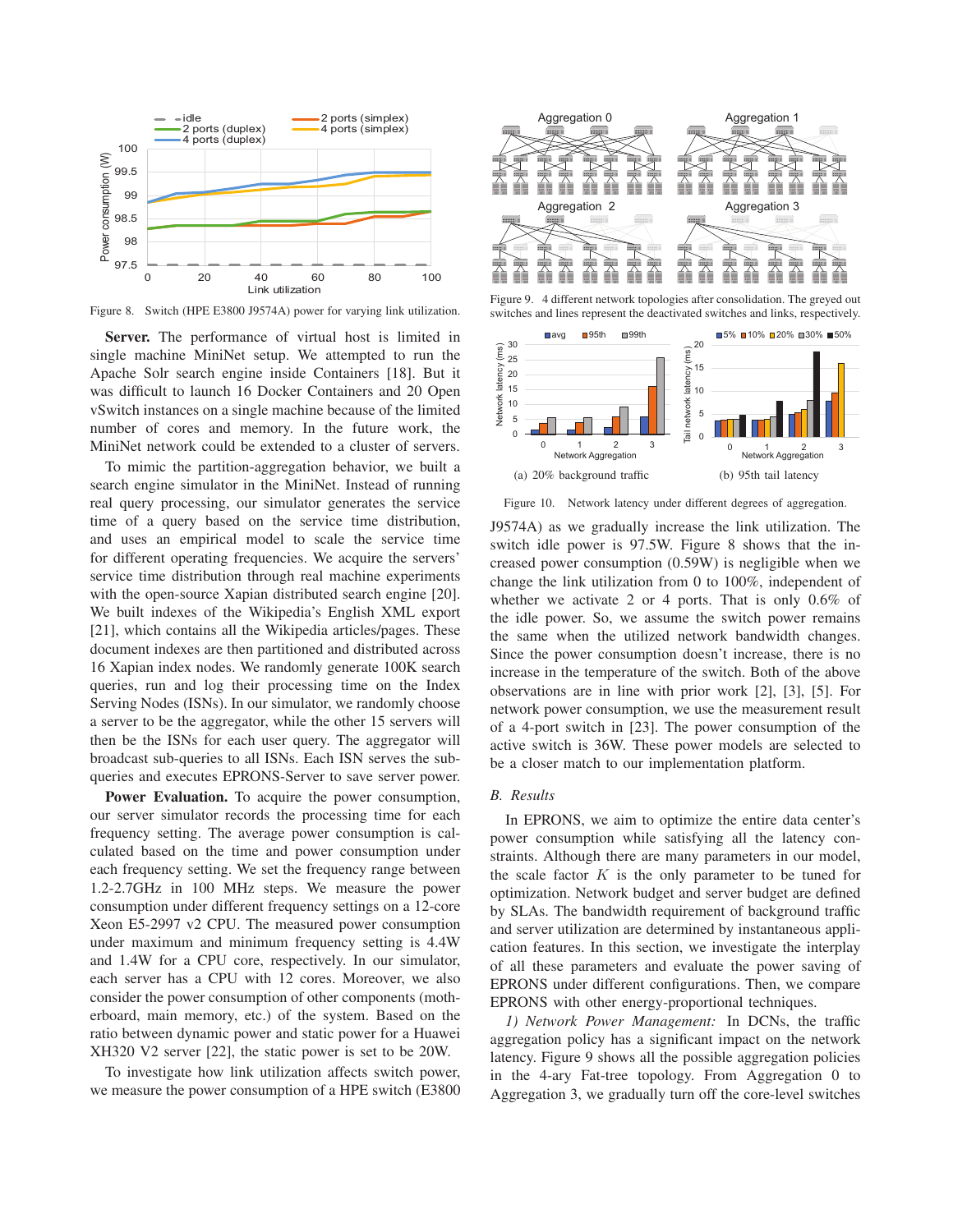

(a) Server utilization vs Power (latency constraint (b) Request tail latency constraint vs Power (server (c) (utilization, latency constraint) vs Power for 30ms) utilization 30% [9]) EPRONS-Server

Figure 12. Server sensitivity results.

and the corresponding aggregation-level switches.

The network latencies of search queries are shown in Figure 10. Apart from the aggregation policy, the background traffic has an impact on the network latency as well. So, we first fix the network background traffic at 20% of link capacity in Figure 10(a). The network latency (especially 99th %tile) increases considerably when we consolidate traffic to a smaller portion of the topology. From aggregation 0 to aggregation 3, the 99th %tile latency increases from 5.64ms. to 25.74ms. Figure 10(b) plots the impact of the aggregation policy on the 95th %tile tail latency for various background traffic. The 95th %tile tail latency follows a similar increasing trend under different network utilizations.

In Figure 11, we show that the scale factor *K* is a good parameter to trade-off between network tail latency and network power consumption. Figure 11(a) and Figure 11(b) compare the variance of tail network latency and # of active switches when we increase the scale factor *K*. Each line represents one possible background traffic, in terms of link utilization. Larger *K* results in smaller network tail latency. Accordingly, more switches are activated. For example, the network tail latency with 50% background traffic (black line) decreases to 4.75ms if the *K* is set to 4. The reason is shown on Figure 11(b). We observe that 6 more switches are turned on. Figure  $11(c)$  plots the  $#$  of active switches vs. the tail network latency. Each point on the line represents one value of *K*. The optimal scale factor *K* is the point that is closest to origin (0, 0). We observe that *K* can effectively trade-off between # of active switches and tail network latency.

*2) Server Power Management:* Figure 12 gives the power consumption with only the EPRONS-Server. In these experiments, we do not apply any network power management, and the background traffic is set to achieve 20% network utilization [2], [7]. To show the effectiveness of EPRONS-Server, we also implement and compare our results with two state-of-the-art server power management techniques: Rubik [10] and TimeTrader [7]. Since Rubik does not consider network latency/slack, for a fair comparison, we also implement a network aware version of Rubik (Rubik+), which monitors and uses the network slack.

Figure 12(a) shows the CPU power consumption for different server utilizations. In these experiments, we set the request's tail latency constraint to be 30ms (25ms server budget and 5ms network budget). We can see that Rubik consumes the most power across all load levels. Since Rubik does not consider network latency, it does not fully exploit the slack in the request's latency. Moreover, except at very low loads (10%), Rubik+ and EPRONS-Server consistently outperform TimeTrader. TimeTrader uses feedback to select the CPU frequency to meet the request tail latency constraint. The simple control algorithm in TimeTrader changes the CPU frequency every 5 seconds [7], and is unable to fully exploit power saving opportunities. But Rubik+ and EPRONS-Server adjust the CPU frequency based on a statistical performance model at a per-request granularity. Finally, EPRONS-Server outperforms all other schemes across the entire utilization range. Compared with Rubik+, EPRONS-Server reorders requests based on their deadlines and uses the average VP, instead of the maximum, to determine the request processing frequency. By doing so, EPRONS-Server can better utilize the network aware slack in compute budget and achieve lower power consumption.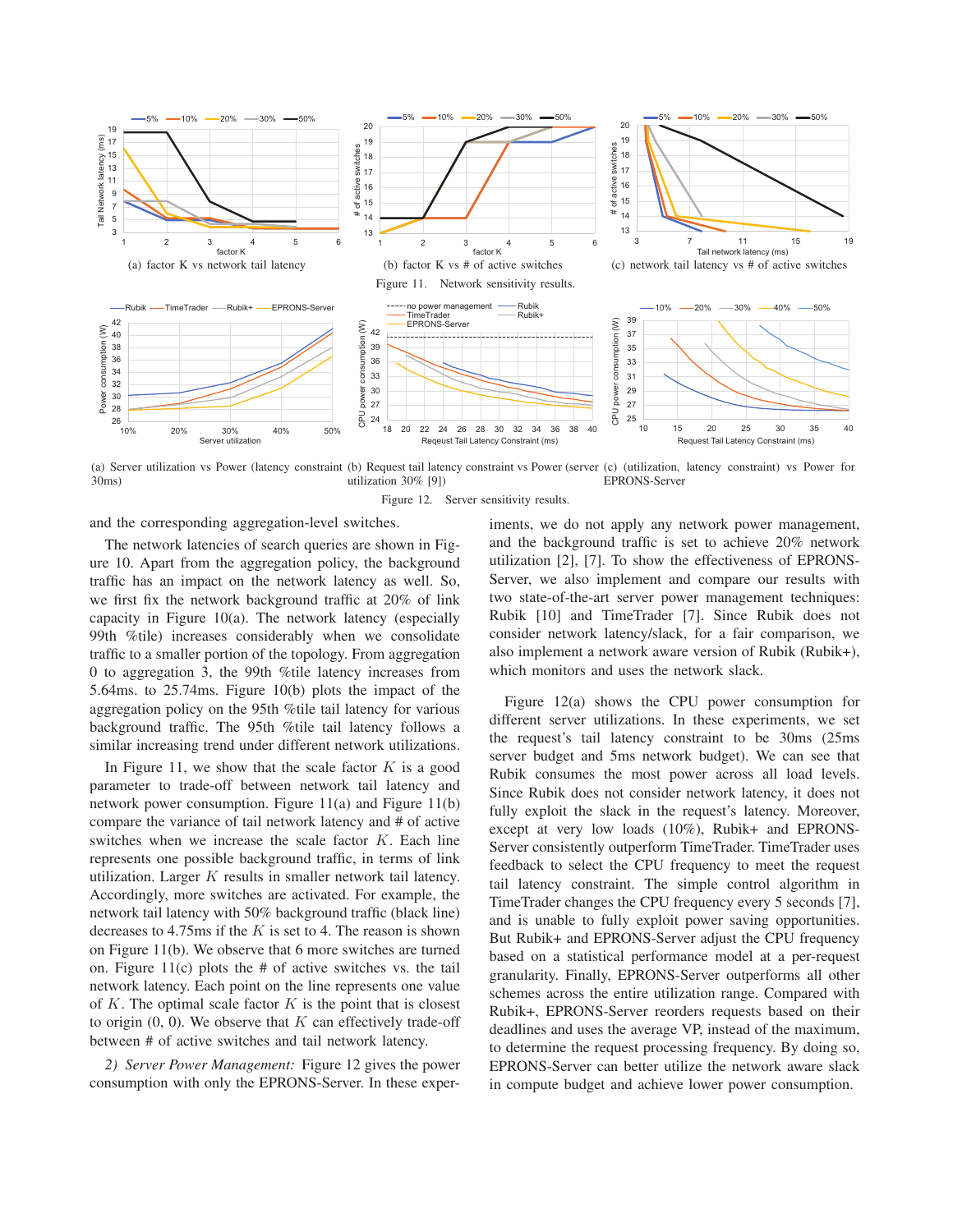

Figure 13. Total system power under different degree of network consolidations. This result is scaled based on the result of our MiniNet experiments with 30% server utilization. Each switch consumes 36W [23], and each server has a 12-cores CPU, and static server power consumption is 20W [22].

In Figure 12(b), we vary the server budget from 5 to 35ms while fixing the network latency budget at 5ms. The search load is set so as to have the server utilization at 30% [9]. First, no scheme is able to meet a request's tail latency constraint smaller than 18ms. Second, in the range of 18- 19 ms, TimeTrader is able to meet the request tail latency constraint and save power. But, for a request tail latency constraint at 19 ms or greater than 18ms, EPRONS-Server consistently outperforms all other schemes because of its efficient utilization of the request slack.

Figure 12(c) shows the power consumption of EPRONS-Server with different latency constraints and search loads. Each line in the figure represents a server utilization ranging from 10% to 50%. As we see in the figure, the CPU power consumption decreases significantly for all server utilization levels as the request latency constraint increases at the smaller values. This justifies the approach of EPRONS to give the additional slack from network budget to the server to achieve a significant reduction of CPU power consumption.

*3) Joint Power Management:* We now show the compelling benefit of combining appropriately the optimization of server and network power while meeting application latency constraints. In one experiment (Figure 13), the server utilization is set at 30% [9]. We then change parameters such as request tail latency constraint, network aggregation policy and background traffic to see their impact on total system power consumption. When the background traffic is negligible  $(1\%,$  Figure  $13(a)$ ), the 4 different aggregation policies can nearly meet all the tail latency constraints. Aggregation 3 consumes the least total system power. As we increase the tail latency constraint, the data center consumes less power, particularly because we can have longer idle times at servers. We then add more background traffic (20%), as seen in Figure 13(b). The total system power has a similar trend, except that aggregation 3 cannot support a tail latency constraint less than 29ms.

Between a tail latency constraint of 29ms and 31ms, one interesting result is that EPRONS can save more power if we deliberately turn on a switch. From aggregation 3 to aggregation 2, more switches are activated and thus we have larger network slack. The benefits of this network slack is amplified in our EPRONS-Server technique which can more than compensate for the increased power consumption in the network. The goal of EPRONS is to properly trade-off network slack and server slack to minimize total system power, not just simply combining them. Finally, as we increase the background traffic to 50%, Figure 13(c) shows that aggregation 3 is not feasible, and even aggregation 2 requires a latency constraint greater than 31 ms.

In the following experiments, we use the Wikipedia trace [21] to evaluate EPRONS. Both the search load and background traffic (Figure 14) spans one 24 hour period, indicating that it follows a diurnal pattern. As we noted, prior traffic consolidation techniques [2], [3], [5] don't guarantee network latency constraints, and energy-proportional server techniques [6], [9]–[11] don't save DCN power. We compare EPRONS with TimeTrader [7], which is a cross-layer energy-proportional technique and meets both network and server latency constraints. Although previous work, such as [13], [14] jointly optimize server-network power, they ignore latency constraints.

Figure 15 gives the power saving results. On average (Figure 15(b)), the total system power saving of EPRONS is a factor of *more than 2* better than TimeTrader. EPRONS saves as much as 25% of the total system power, compared with only 8% in TimeTrader. Since EPRONS-Server is a more responsive per-request technique compared with the feedback-based TimeTrader, even our server-side power saving outperforms TimeTrader by 2%. The detailed total system power over the 24 hour interval is shown in Figure 15(a), with a 1 min. granularity. We observe that the DCN power consumption of EPRONS follows the diurnal pattern. On the other hand, TimeTrader doesn't save any DCN power. For the total data center power consumption, EPRONS can



Figure 14. Traffic variation in one day.